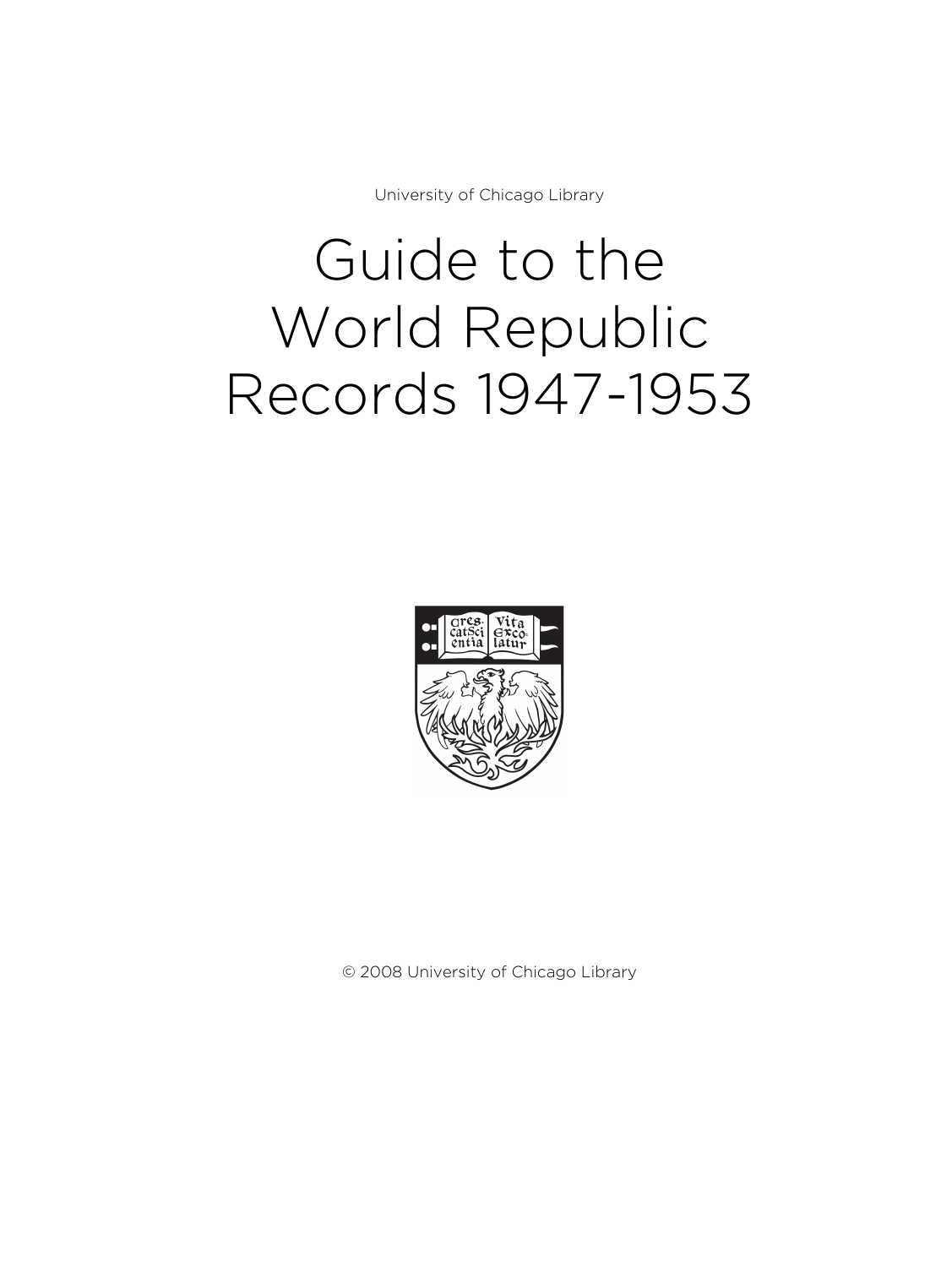# **Table of Contents**

| Descriptive Summary                    |  |
|----------------------------------------|--|
| Information on Use                     |  |
| Access                                 |  |
| Citation                               |  |
| <b>Historical Note</b>                 |  |
| Scope Note                             |  |
| <b>Related Resources</b>               |  |
| Subject Headings                       |  |
| <b>INVENTORY</b>                       |  |
| Series I: General Correspondence       |  |
| Series II: Subject Files               |  |
| Series III: Print and Public Materials |  |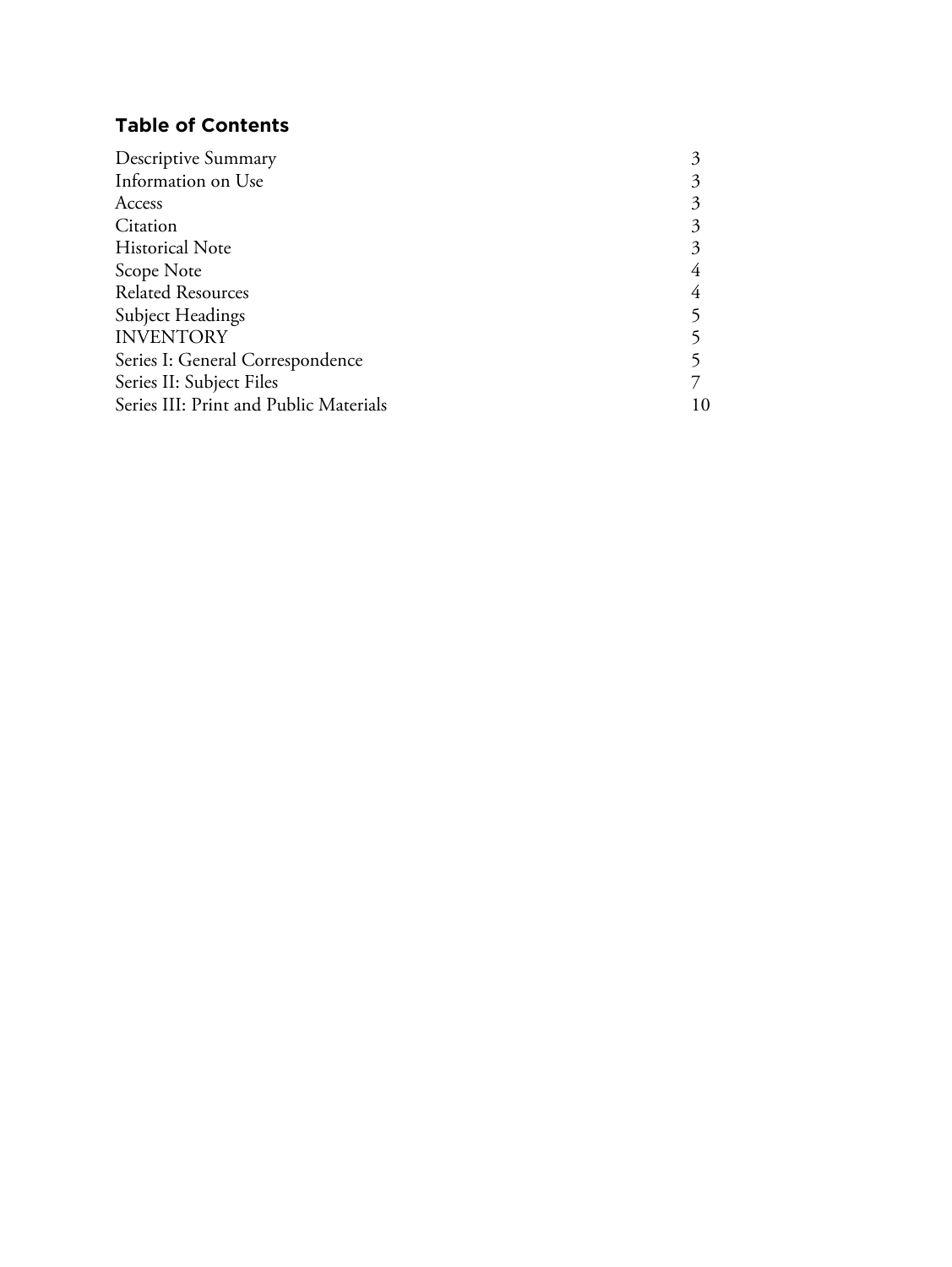#### **Descriptive Summary**

| <b>Identifier</b> | <b>ICU.SPCL.WORLDREPUBLIC</b>                                                                                                                                                                                                                                                                                                                                                                                                                                                   |
|-------------------|---------------------------------------------------------------------------------------------------------------------------------------------------------------------------------------------------------------------------------------------------------------------------------------------------------------------------------------------------------------------------------------------------------------------------------------------------------------------------------|
| <b>Title</b>      | World Republic. Records                                                                                                                                                                                                                                                                                                                                                                                                                                                         |
| <b>Date</b>       | 1947-1953                                                                                                                                                                                                                                                                                                                                                                                                                                                                       |
| <b>Size</b>       | 9.5 linear feet (16 boxes)                                                                                                                                                                                                                                                                                                                                                                                                                                                      |
| <b>Repository</b> | Special Collections Research Center<br>University of Chicago Library<br>1100 East 57th Street<br>Chicago, Illinois 60637 U.S.A.                                                                                                                                                                                                                                                                                                                                                 |
| <b>Abstract</b>   | World Republic, organization, Chicago Based, 1947-1951. The papers<br>include business and personal correspondences pertaining to the group's<br>organization, member newsletters, conference plans and records, organization<br>bylaws and statements of intent, publications including brochures,<br>pamphlets, flyers, and their weekly publication The Planet, member<br>photographs, and newspaper and magazine articles written for, by, and about<br>the World Republic. |

## **Information on Use**

## **Access**

The collection is open for research.

## **Citation**

When quoting material from this collection, the preferred citation is: World Republic. Records, [Box #, Folder #], Special Collections Research Center, University of Chicago Library

## **Historical Note**

The organization known as World Republic was formed on February 3, 1947 as an outgrowth of a Northwestern University student group called Students for Federal World Government, formed May 15, 1946. The World Republic maintained a platform of achieving a world federal government that was different from many other such groups of the same time. They advocated a world government with the authority to establish, maintain, and enforce world law. This would require, in the group's opinion, the direct control of nuclear energy and all weapons of mass destruction by the World Federal Government itself. This new structure was to be achieved at an international constitutional convention, to accomplish "multilateral transfer of national war sovereignty with world federal sovereignty" (quoted from the organization's statement objectives). World Republic based its program on the organization of seminars, distribution of relevant literatures to its members, and general education of the public at large on issues concerning world government. By 1951, due to lack of membership and financial support,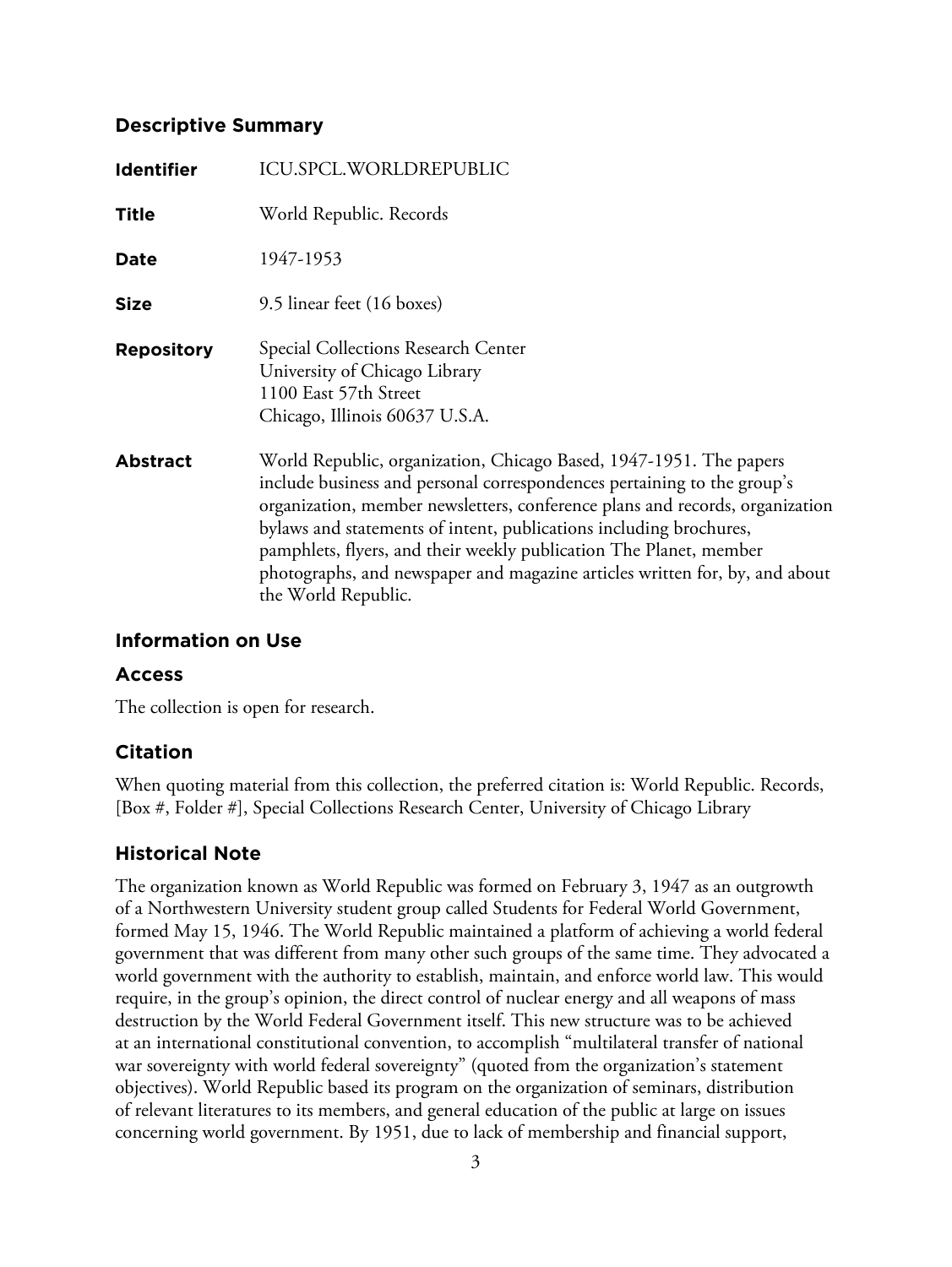World Republic was forced to merge with the then newly formed organization, The World, effectively ending its activities as an independent group.

## **Scope Note**

The World Republic papers documents the group's organization in 1947 to its dissolution in 1951. The papers provide a record of personal and professional correspondence, conference plans and notes, general organizational proceedings, publications, speeches, and the evolution of its purpose. There is a particularly extensive record of the World Republic's primary weekly publication, The Planet, as well as articles on and about the World Republic from major national magazine and newspaper publications.

The collection has been processed and divided into four series: I. Correspondence, II. Subject Files, III. Print and Public Materials, IV. Oversize. The series divisions reflects the general original order of the collection but are reoriented towards a more linear chronology.

Series I, Correspondence, contains primarily business correspondence between various members of the World Republic. Most of these pertain to organizational, financial, and membership matters. There are also some personal correspondence, though all generally relate to the World Republic.

Series II, Subject Files, contains an assortment of materials such as records of general group proceedings. There is extensive material documenting particularly significant group meetings such as annual director conferences and member recruitment meetings. There are also legal documents and financial records collected here. In addition, there are documents pertaining to World Republic affiliate groups, such as World Movement for a World Federal Government, and specific World Republic projects, such as the Illinois Federalist Campaign.

Series III, Public and Print Materials, contains pamphlets, flyers, and brochures produced by the group and distributed to the public. There is an extensive collection of the World Republic's primary weekly publication—The Planet. There are also extensive newspaper and magazine clippings from major national publications reporting on the World Republic. There are public speeches and articles composed by members of the World Republic as well as photographic documentation of affiliated individuals, events, and buildings.

Series IV, Oversize Materials, contains photographs and newspaper clippings collected and preserved in large-sized scrapbooks.

## **Related Resources**

The following related resources are located in the Department of Special Collections: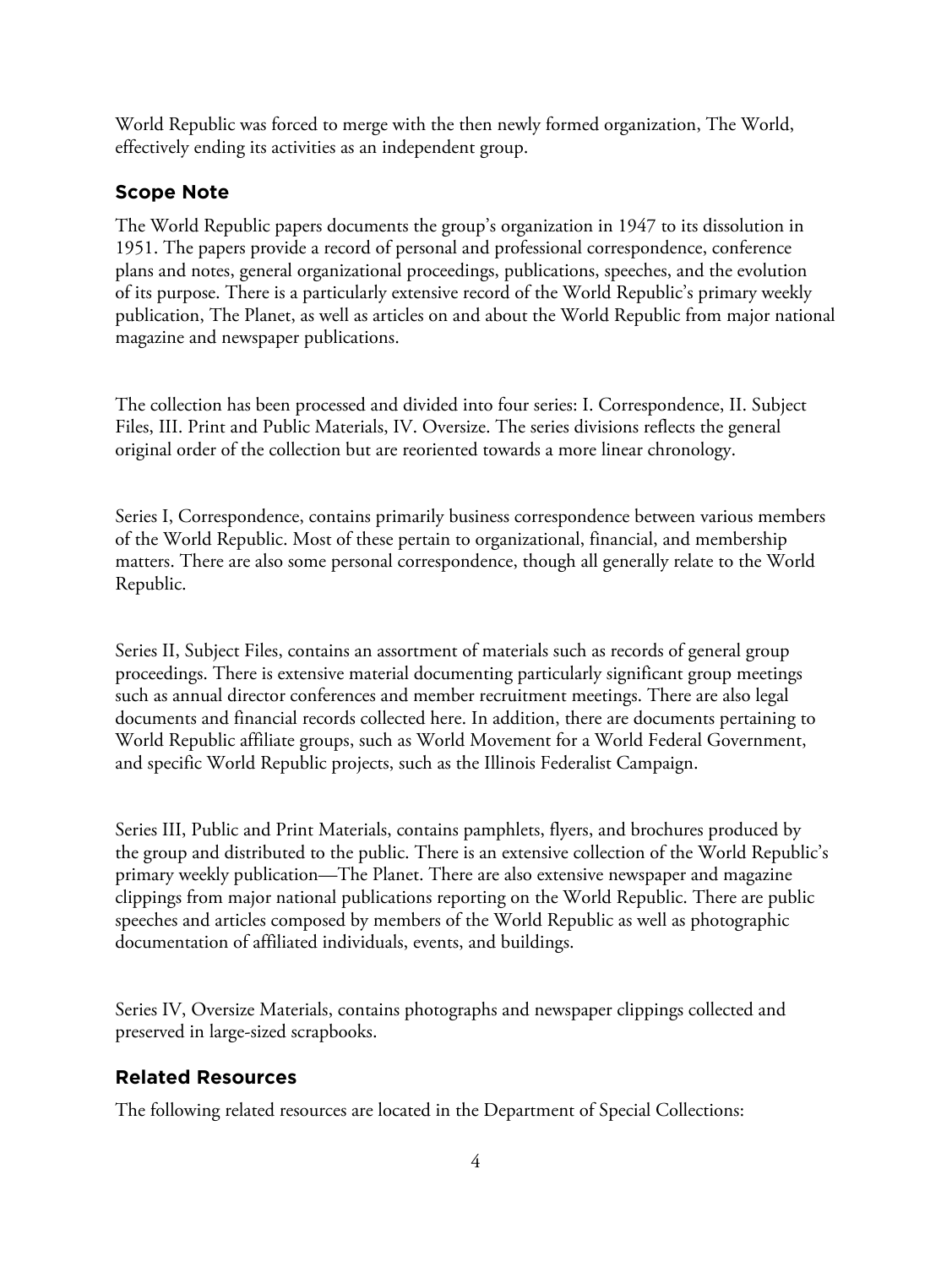http://www.lib.uchicago.edu/e/spcl/select.html

Committee to Frame a World Constitution. Records

World Movement for World Federal Government. Records

# **Subject Headings**

- World Republic
- World Movement for World Federal Government
- Illinois Federalist Campaign

## **INVENTORY**

#### **Series I: General Correspondence**

**Box 1 Folder 1** March-April, 1946 **Box 1 Folder 2** May-June, 1946 **Box 1 Folder 3** July, 1946 **Box 1 Folder 4** August, 1946 **Box 1 Folder 5** September-October 1946 **Box 1 Folder 6** November-December 1946 **Box 2 Folder 1** January-March 1947 **Box 2 Folder 2** April-June 1947 **Box 2 Folder 3** May-July 1947 **Box 2 Folder 4** July-August 1947 **Box 2 Folder 5**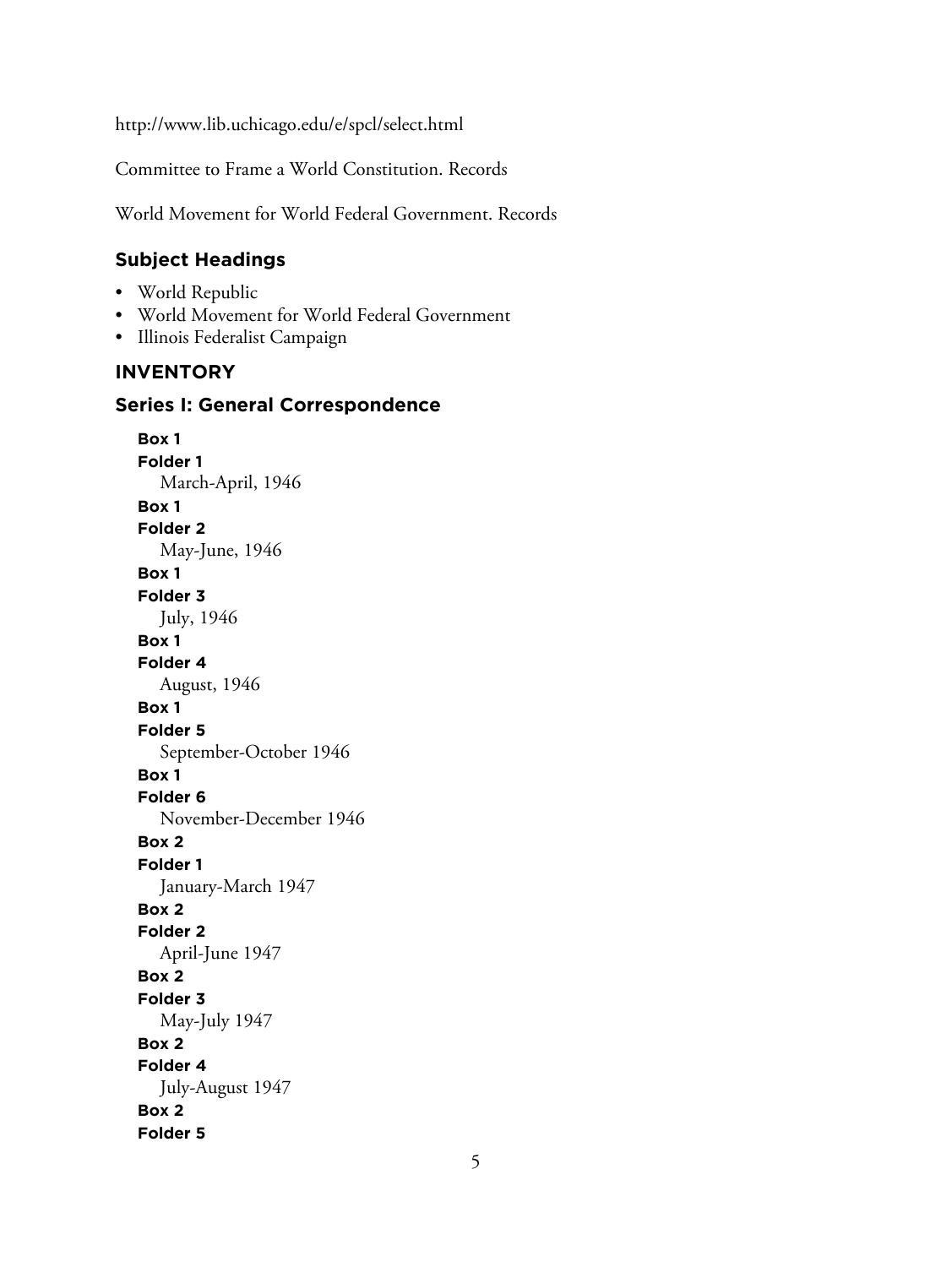September 1947 **Box 2 Folder 6** October 1947 **Box 3 Folder 1** November-December 1947 **Box 3 Folder 2** January-May, 1948 **Box 3 Folder 3** June-December, 1948 **Box 3 Folder 4** Central Congress for World Security held November 21-22 1947 **Box 3 Folder 5** Central Congress for World Security held November 21-22 1947 **Box 4 Folder 1** FBI, 1947 **Box 4 Folder 2** Field Work, 1947 **Box 4 Folder 3** Foreign Student Project, 1946 **Box 4 Folder 4** Foreign Student Project, 1946 **Box 4 Folder 5** Member, 1947-1951 **Box 4 Folder 6** Member Newsletters, 1947 **Box 4 Folder 7** Emmons Blaine, 1947-1952 **Box 4 Folder 8** Charles Davis 1946-1947 **Box 5 Folder 1** Garry Davis, 1948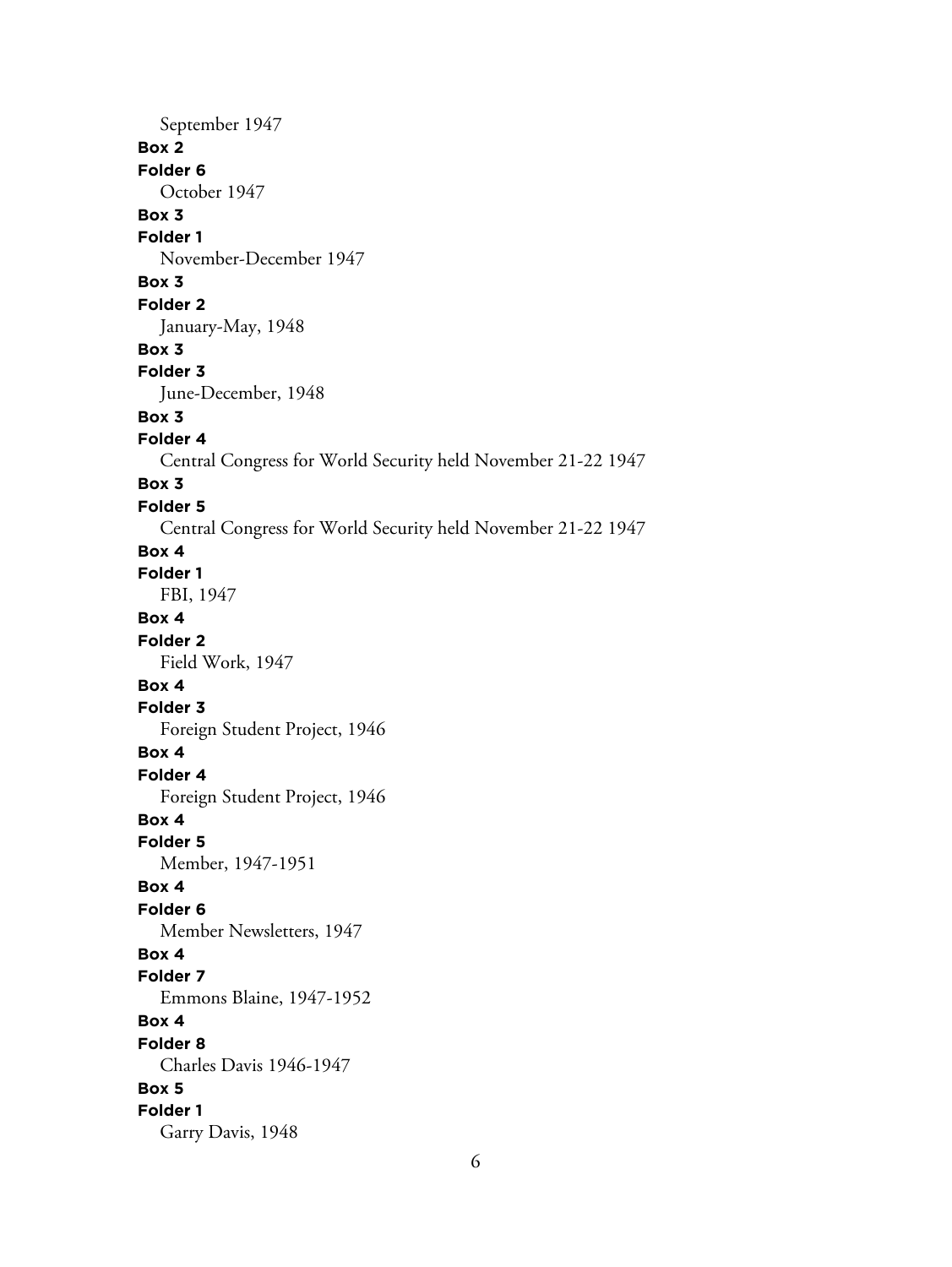#### **Box 5**

**Folder 2**

Fyke Farmer, 1947

# **Box 5**

**Folder 3** Frances Fenner, 1965

# **Box 5**

**Folder 4**

# Welstaat Liga, 1947

**Box 5**

## **Folder 5**

World Government Week, April19-24, 1948

#### **Box 5**

**Folder 6**

World Government Crusade, Patrick Armstrong, 1949

## **Box 5**

## **Folder 7**

World Government Crusade, Henry Usborne, 1947-1948

## **Box 5**

## **Folder 8**

United World Federalists, 1948-1949

## **Box 5**

**Folder 9** World Student Federalists, Norman Hart, 1947-1950

# **Series II: Subject Files**

## **Box 6 Folder 1** Administrative Documents and Bylaws **Box 6 Folder 2** Conference Activities, 1947 **Box 6 Folder 3** Conference Pocono, 1948 **Box 6 Folder 4** Conference on Citizenship, May 1948 **Box 6 Folder 5** Conference, Rappaport Luncheon, March, 1949 **Box 6 Folder 6** Conference, Annual Meeting, December 1949 **Box 7 Folder 1**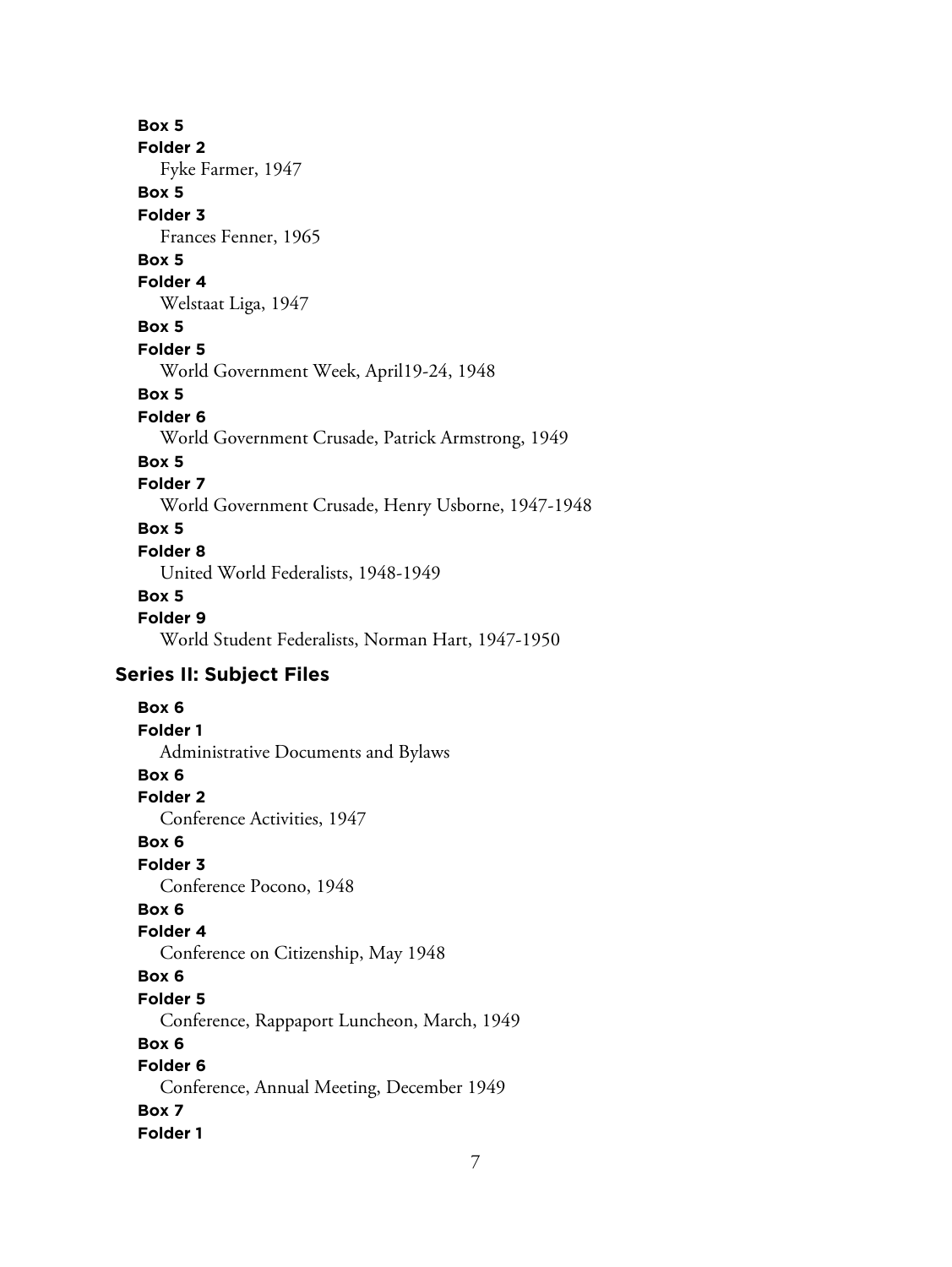Conference, Annual Meeting, 1949 **Box 7 Folder 2** Conference, Chicago World Government Week, 1949 **Box 7 Folder 3** Conference, Chicago World Government Week, 1949 **Box 7 Folder 4** Conference, Geneva, 1950 **Box 7 Folder 5** Conference for Peace, 1950 **Box 7 Folder 6** Finances, 1946-1953 **Box 8 Folder 1** Finances, 1951-1953 **Box 8 Folder 2** Legal Documents, 1946-1949 **Box 8 Folder 3** Peace Republic, 1951-1953 **Box 8 Folder 4** Planning Committee Proposals, 1949 **Box 8 Folder 5** Proceedings, 1946-1947 **Box 8 Folder 6** Proceedings, 1947 **Box 8 Folder 7** Proceedings, 1948 **Box 9 Folder 1** Proceedings, 1951-1952 **Box 9 Folder 2** Proceedings, 1951-1952 **Box 9 Folder 3** Proceedings, 1951-1952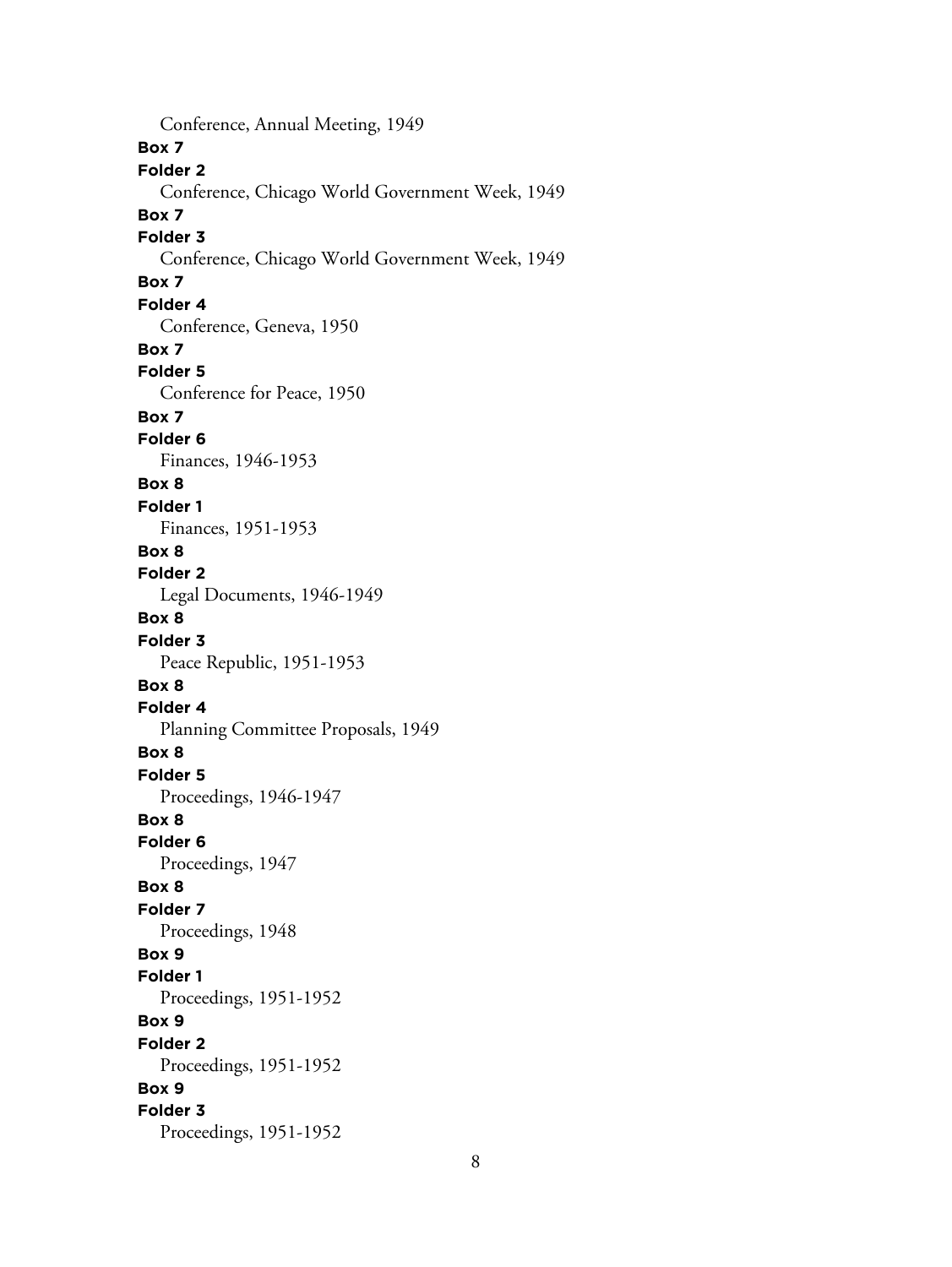**Box 9 Folder 4** Training Program, 1947 **Box 9 Folder 5** Union Europeenne Des Federalistes, 1947 **Box 9 Folder 6** Federal Union, Atlantic Union Committee, 1948-1949 **Box 10 Folder 1** Illinois Federalist Campaign, Proposal, 1949 **Box 10 Folder 2** Illinois Federal Campaign, 1949 **Box 10 Folder 3** Illinois Federal Campaign Memos, 1949 **Box 10 Folder 4** Illinois Federal Campaign Results, 1949 **Box 10 Folder 5** United World Federalists, 1949 **Box 11 Folder 1** World Movement for World Federal Government, 1946-1948 **Box 11 Folder 2** World Movement for World Federal Government, 1949 **Box 11 Folder 3** World Movement for World Federal Government, 1950 **Box 11 Folder 4** World Movement for World Federal Government, 1950-1952 **Box 11 Folder 5** World Government Newsletter, 1947 **Box 12 Folder 1** World Government Newsletter, 1948-1949 **Box 12 Folder 2** World Government Newsletter, 1950-1952 **Box 12**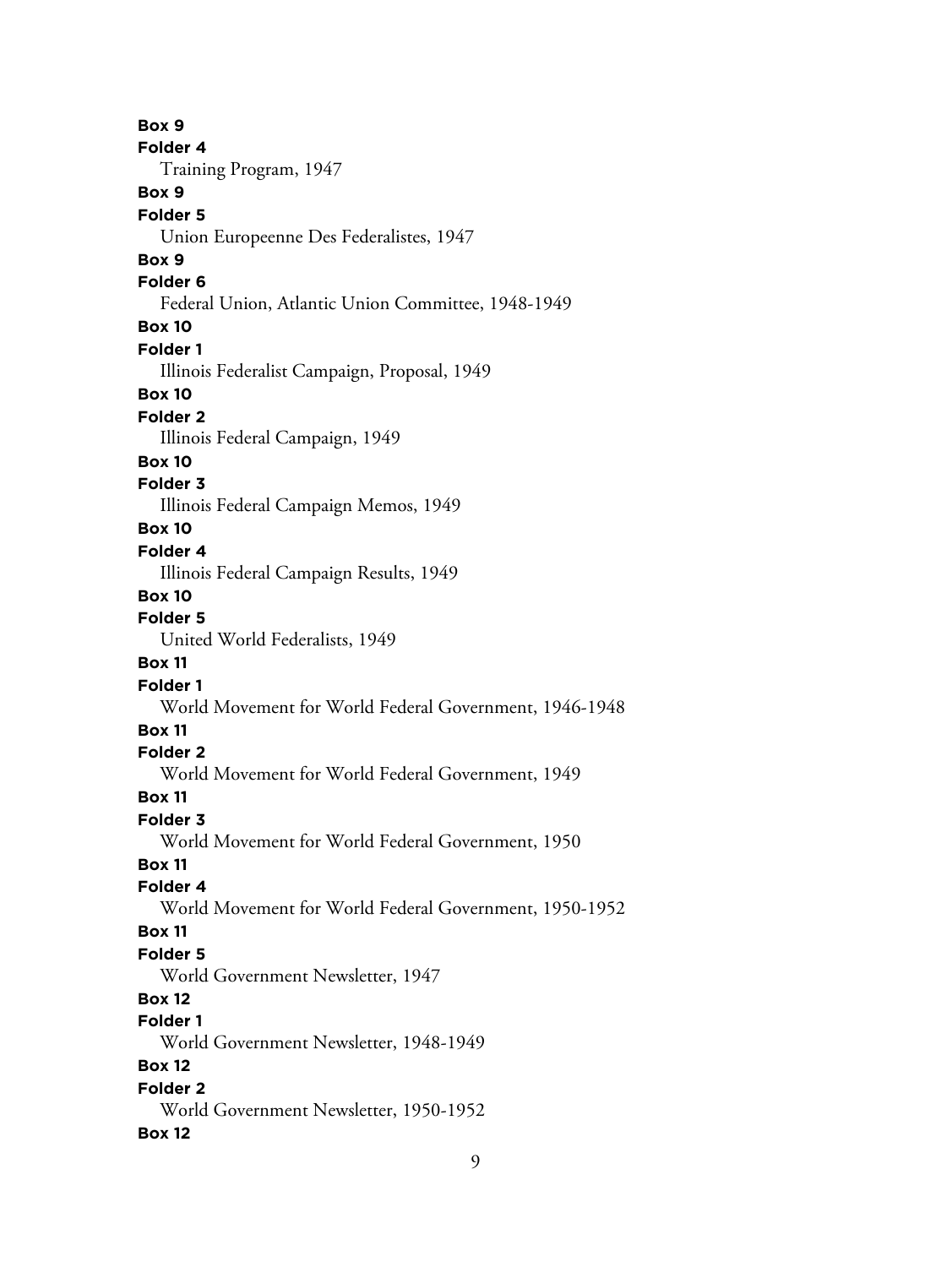**Folder 3** Anti-World Government

#### **Series III: Print and Public Materials**

**Box 12 Folder 4** Application for Memberships, Undated **Box 12 Folder 5** Clippings, Newspapers Reprints, 1946-1948 **Box 12 Folder 6** Clippings, Newspaper, 1946-1949 **Box 12 Folder 7** Clippings, Newspaper, 1946 **Box 12 Folder 8** Clippings, Newspaper, 1947 **Box 13 Folder 1** Clippings, Newspaper, 1948 **Box 13 Folder 2** Clippings, Newspaper, 1949 **Box 13 Folder 3** Clippings, Newspaper, 1951 **Box 13 Folder 4** Clippings, Magazines, 1947-1951 **Box 13 Folder 5** Event Invitation and Stationary, 1947 **Box 13 Folder 6** Event Tickets, 1948-1949 **Box 13 Folder 7** Manuscripts, Rally Speeches, 1946-1950 **Box 13 Folder 8** Manuscripts, 1949-1950 **Box 13 Folder 9** Manuscript, "The Right of the People to Create Government," Undated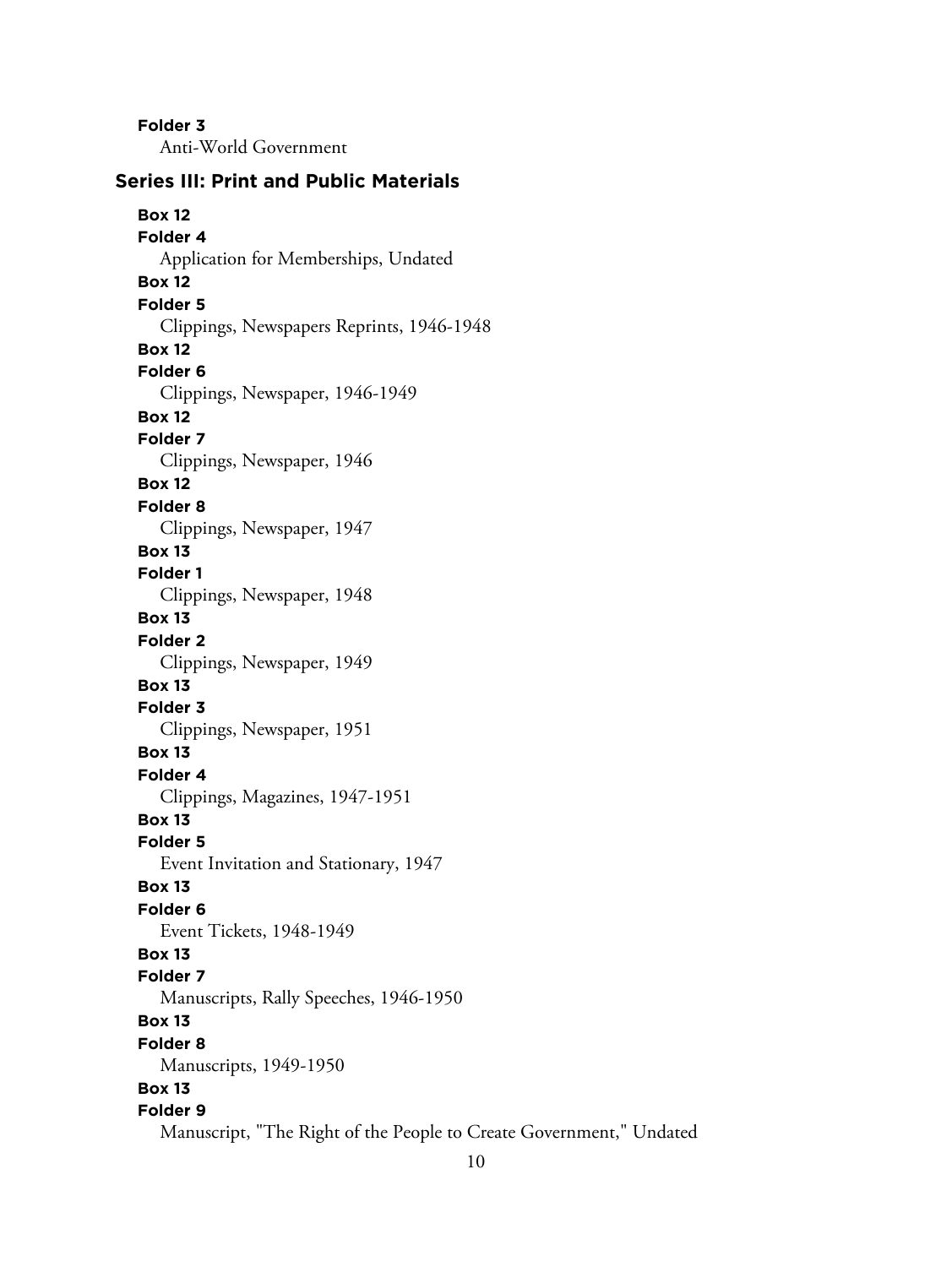**Box 14 Folder 1** Photographs **Box 14 Folder 2** Photographs, Commentary, 1946-1948 **Box 14 Folder 3** Publications, 1943-1951 **Box 14 Folder 4** Publications, Bibliographies, 1947-1951 **Box 14 Folder 5** Publications, Brochures, 1946-1947 **Box 14 Folder 6** Publications, Brochures, 1949-1950 **Box 14 Folder 7** Publications, Dissertation, Umberto Reinthal, 1953 **Box 15 Folder 1** Publications, Flyers, Undated **Box 15 Folder 2** Publications, Pamphlets, 1947-1951 **Box 15 Folder 3** Publications, The Planet, July 1946-March 1948 **Box 15 Folder 4** Publications, The Planet, August 1948-July 1949 **Box 15 Folder 5** Students for a World Federal Government Brochures, Flyers and Pamphlets, 1946-1947 **Box 15 Folder 6** United Nations Film Strip Commentary, 1947-1948 • Series IV: Oversize **Box 16 Folder 1** Photographs **Box 16 Folder 2** Scrapbook, Newspaper Clippings,